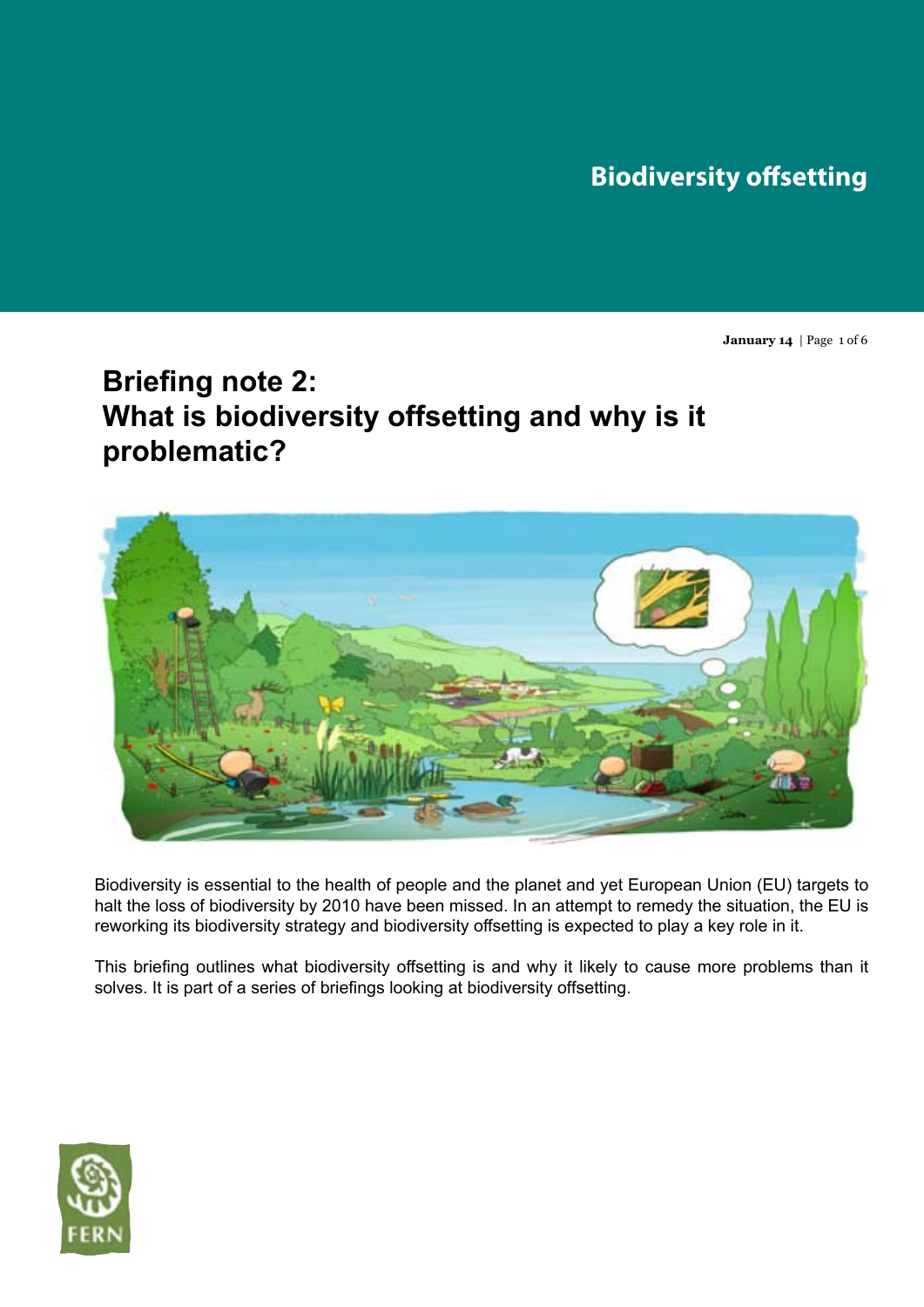**January 14** | Page 2 of 6

#### **The theory**

As part of its Biodiversity Strategy to 2020 the EU is planning the 2015 launch of a no net loss initiative (NNLI) that enshrines the idea of 'biodiversity offsetting' as part of the solution to biodiversity loss. The initiative is, in essence, seen as a way of maintaining biodiversity levels while, at the same time, allowing development — guaranteeing that, overall, there will be no net loss of biodiversity. The destruction of one habitat would be 'offset' by the creation of another. In a mathematical sense this could be expressed by  $-1+1=0$ .

Clearly, this is an attractive proposition for EU planners who have to grapple with the often conflicting aims of providing for more housing and infrastructure development while at the same time conserving Europe's wildlife and landscapes.

As part of the 2020 plans, the EU has commissioned various studies on the offsetting process: it has also set up a working group which has been focusing on how such schemes could be implemented and whether new regulations are needed.

Central to the idea of biodiversity offsetting are pricing mechanisms and the workings of the financial market. The theory is that by putting a price on ecosystems, developers will be disinclined to contemplate using a site which involves high biodiversity compensation costs. If, despite such costs, work goes ahead on the site, the developer will have to provide money for conservation: at a time when public spending is constantly being squeezed, this is clearly an attractive proposition.

Biodiversity offsetting — involving pricing ecosystems and the trading or restoration of various sites — can be a complex business. A system of 'habitat banking' is proposed to facilitate the process, wherein specialised companies will trade credits for beneficial biodiversity activities to offset any debit accruing from activities that have caused environmental damage.

Such companies or banks might also trade in a futures market, offering amounts of credits to offset future destruction of ecosystems and of biodiversity. The Environment Bank is a private UK company involved in biodiversity offsetting. At present it is concentrating its activities on the UK, but hopes to expand them. It states that: "Biodiversity or 'habitat banking' is an economic strategy which allows conservation actions such as creation, restoration or enhancements intended to compensate and mitigate for the unavoidable impact to biodiversity caused by development projects, to ensure no net loss of biodiversity".1

Biodiversity offsetting requires the measuring of biodiversity in 'biodiversity units' so that biodiversity levels in one place can be compared to biodiversity levels in another place. As briefing note 1 explained,<sup>2</sup> bio-diverse ecosystems are highly complex and place specific, this makes them, by definition, irreplaceable. To justify offsetting, a number of simplifications must therefore be made to make biodiversity in one place more comparable with biodiversity in another place.

#### **The practice**

The first step in offsetting biodiversity is to calculate the damage that a development (road, house, quarry, pipeline etc.) will have, by measuring the amount of biodiversity that would be destroyed. Since measuring biodiversity is complex, simplified methodologies are proposed such as measuring the number of hectares lost.<sup>3</sup> These simple methods of using single metrics such as 'area of habitat' to represent biodiversity losses and gains have, however, been widely discredited as they do not take the 'condition' of the site into account.<sup>4</sup> Pilot biodiversity offsetting, such as is happening in the UK therefore currently requires offsetters to measure the size of the site, assess the condition and consider its distinctiveness. The combination of these data then gives the number of 'biodiversity units' per hectare.

The simple formula used in the UK is: biodiversity units = habitat area x habitat condition. This method gives no detail about the location of the biodiversity,

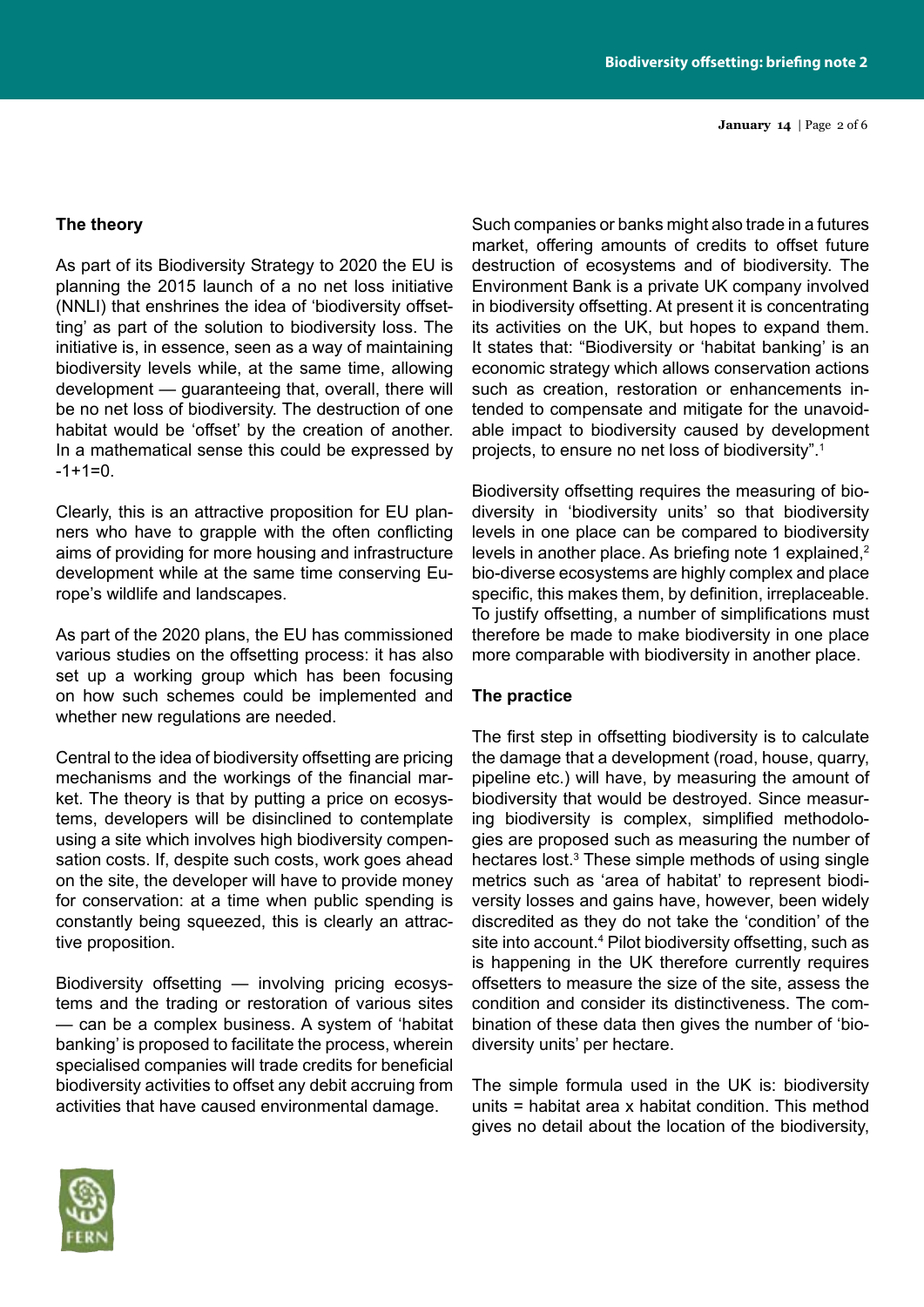**January 14** | Page 3 of 6

nor the type of habitat. This calculation produces, however, a uniform unit, meaning that a wetland in Cumbria could be replaced with a grassland in Somerset.

The second step is to find an estimated equivalent number of 'biodiversity units' produced on another site. Restoration or creation can be done by specialised companies, NGOs or developers themselves. The act of buying these biodiversity units is called 'offsetting'.

To make the process of finding an offset quicker and easier for the developer, there are proposals to develop 'environment banks', where 'biodiversity units' can be bought and sold more easily.

# **What is habitat banking?**

As mentioned above, in order to fulfil offset obligations, developers may restore land themselves, or buy land from an offset provider. An environment or habitat bank is a place where people can buy or sell biodiversity offsets. The EU describes a habitat bank as: "a market where the credits from actions with beneficial biodiversity outcomes can be purchased to offset the debit from environmental damage. Credits can be produced in advance of, and without ex-ante links to, the debits they compensate for, and stored over time."

Habitat banking enables offsetting to happen more easily and cheaply. It puts developers in need of biodiversity units in touch with offset developers and in the process, makes biodiversity one step further removed from the ground, alienating it from its original location.

The scale of the bank determines the reach (municipal, national or regional). It can enable smaller or greater geographical flexibility over where the offsetting occurs by tailoring purchases to suit developers' needs.

In order to confuse things further the term habitat bank is also used as a synonym for an area which is restored in advance of being sold as an offset.

# **The three types of offset**

**Averted loss:** When destroying a certain habitat, developers buy or lease land that has similar biological conditions and commit to ensuring that this land will not be destroyed.

**Restoration offset:** Developers restore a piece of land similar to that being destroyed in an attempt to achieve the same biodiversity values as those lost.

**Creation offset:** Developers create a habitat similar to that which will be lost. This can be from an entirely different habitat, such as the conversion of grassland to woodland or wetland.



# **State of play in the EU**

In response to the declining levels of biodiversity described in briefing note 1, the EU has set out six targets in its Biodiversity Strategy for 2020.<sup>7</sup> The strategy aims to both reverse biodiversity loss in the EU and at the same time stem its loss worldwide. In order to halt biodiversity loss by 2020, the strategy says a number of steps must be taken. These include the full implementation of existing EU nature legislation, greater use of green infrastructure, and more incentives for farmers and forest owners to preserve biodiversity.

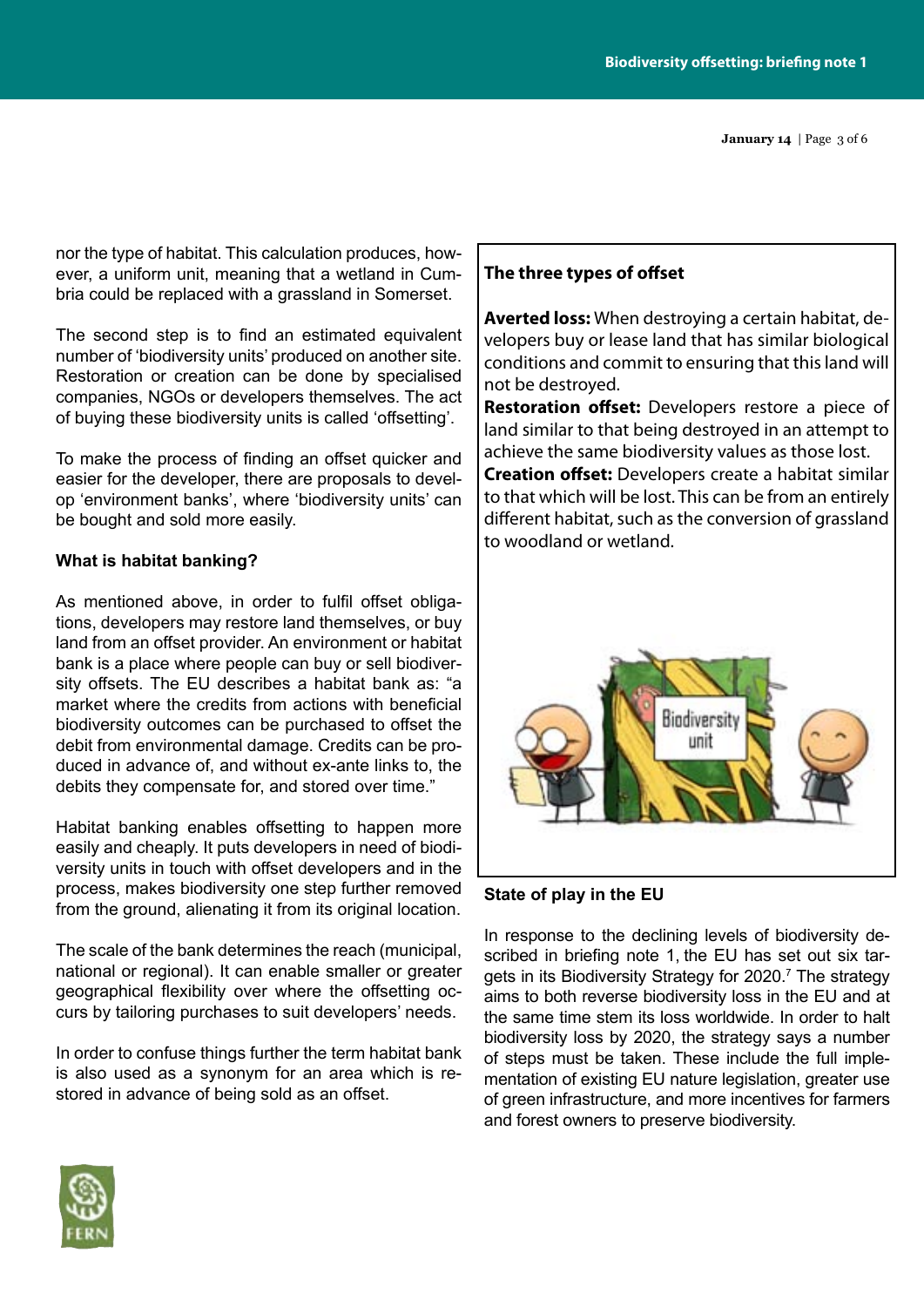**January 14** | Page 4 of 6

The strategy includes a proposal for the initiative to ensure no net loss of biodiversity and ecosystem services by 2015 (the NNLI), $^8$  and suggests the European Commission investigates three possible options in order to achieve no net loss:9

- 1. A decision-making framework to ensure biodiversity degradation is avoided wherever possible.
- 2. An EU non-binding framework providing guidance on biodiversity offset policies.
- 3. An EU legal framework making biodiversity offsetting mandatory.

Although the impact assessment proposed several options for reducing biodiversity loss, all attention since 2010 has been on biodiversity offsetting. The European Commission remains vague as to its exact plans, but they have commissioned several studies to explore the potential use of offsetting and 'habitat banking' in the EU.10

The first report 'The use of market based instruments for biodiversity protection – the case of habitat banking' came out in 2010.<sup>11</sup> Striking recommendations included the need to alter existing environmental directives such as the Habitats Directive and the Environmental Liability Directive<sup>12</sup> and to ensure consistency of offsetting legislation across Member States in order to "enable trades across political boundaries… [which] might facilitate the development of an EU wide scheme that coherently implements Habitat Banking across Member States, allowing for systematic EU wide trading of credits."13

The second report, released in January 2013 explored the "potential demand for and supply of habitat banking in the EU and appropriate design elements for a habitat banking scheme."14

The third report, not yet out at time of writing will look at different policy options on no net loss for the EU.

In order to explore the principles of the NNLI, the European Commission brought together a Working Group of 'stakeholders' to discuss options.15 Though the group was to look at all policy options, the frame of inquiry was narrow, focusing on how to implement biodiversity offsetting and examining how habitat banking could work in the EU. The final recommendations reveal the group was divided over their support for biodiversity offsetting.16 The European Commission has asked the Institute for European Environmental Policy (IEEP) to produce a report on policy options for no net loss.17

# **Problems**

1. On first impressions, the NNLI appears to be a positive commitment, but its implication that biodiversity loss does not need to be reversed but kept stable is worrying. It also oversimplifies a complex issue. For example: if you have 10 hectares (ha) of forest, cut down eight ha but plant another eight, there will be — perhaps in 25 years time — no 'net' loss, but it does not take into consideration the spatial or temporal importance of biodiversity.

Biodiversity's complexity and interconnectedness make implementing biodiversity offsetting schemes problematic. To be credible, large amounts of data have to be gathered and analysed on various sites. This might include information on flora and fauna, as well as data on soil types, local climate conditions and other factors. The difficult business of valuing or pricing then has to be undertaken. All this demands a high level of expertise – and would involve considerable expenditure. In these circumstances the developer would have considerable power and influence over the process and it would be in their best interest to see the assessment and valuation work done as quickly as possible. This might mean the environmental impact of a project might be underestimated, as was the case in the north-west of France at Notre Dame des Landes (see briefing note 3).<sup>18</sup>

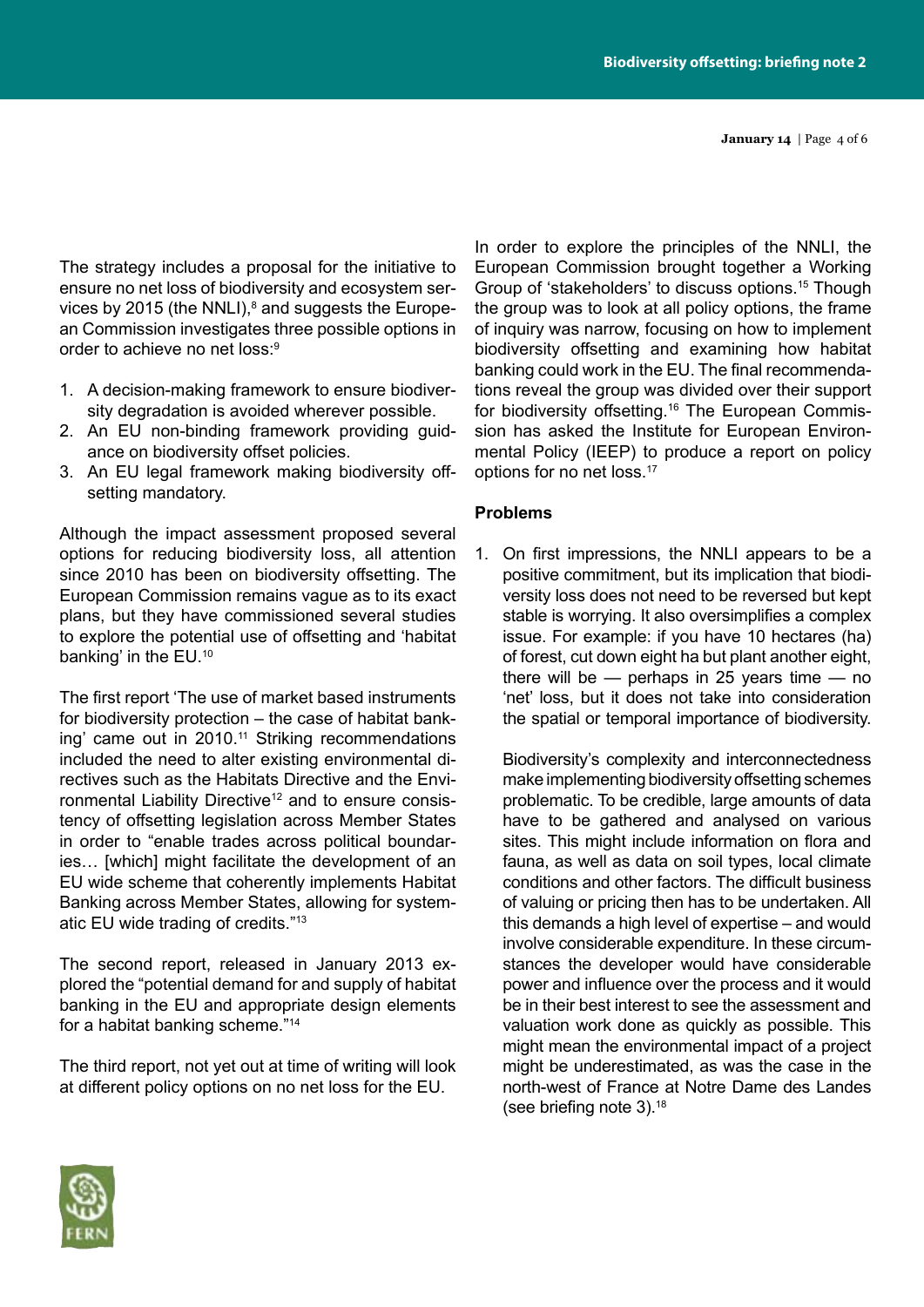**January 14** | Page 5 of 6



- 2. Those involved in biodiversity offsetting talk in terms of targets for replaced biodiversity rather than of certainties. The trouble is that if the target is not achieved, an area's biodiversity is lost, never to be regained.
- 3. Strong governance is vital in biodiversity offsetting: once a scheme is implemented, it has to be properly — and independently — monitored. This has to be carried out over the whole lifetime of a scheme, which could stretch over a number of years. Given the different governance regimes within the EU — and the fact that expertise and the necessary manpower is likely to be lacking in many areas — such monitoring is likely to be less than comprehensive.
- 4. To date, biodiversity offsetting has focused only on the bartering or swapping of various sites of biodiversity: it has not attempted to deal with the considerable social value biodiversity provides to communities on a recreational, spiritual and cultural level. People are attached to the land that makes up their neighbourhood: they might enjoy walking or meeting friends or gain some form of mental wellbeing from the area. They don't want to give that land up or be told it has been swapped and they have to go several kilometres away to find an equivalent site.
- 5. Biodiversity offsetting also ignores the other benefits nature provides to a community such as flood mitigation, groundwater recharge, clean air

and pollination. Losing such services not only has a big environmental and social impact on a community, it can also have negative economic consequences, bringing down the value of nearby housing and generally lessening the attractiveness of the neighbourhood.

6. Then there is the overarching question of whether the market and finance can, in fact, act as a regulator  $-$  and a force for good  $-$  in matters of the environment. Again, when it comes to offsetting, the track record is not good. FERN's briefing EU ETS myth busting: Why it can't be reformed and shouldn't be replicated shows that the world's most comprehensive offsetting scheme to date, the EU's Emissions Trading Scheme (ETS) has been, so far, a dismal failure.<sup>19</sup>

### **Conclusion**

Few nature lovers would argue with the idea of 'no net loss' of biodiversity. After all, the phrase implies that the natural world will be conserved. While biodiversity offsetting – seen as a key instrument in ensuring 'no net loss' - might mean ecosystems are lost in one area, they will be restored or conserved in another and the balance of nature will be maintained. What could be wrong with that? If only life was that simple. No net loss and biodiversity offsetting might sound like worthy concepts, but in reality they are hollow, simplistic slogans which seriously underplay the variety and richness of the natural world.